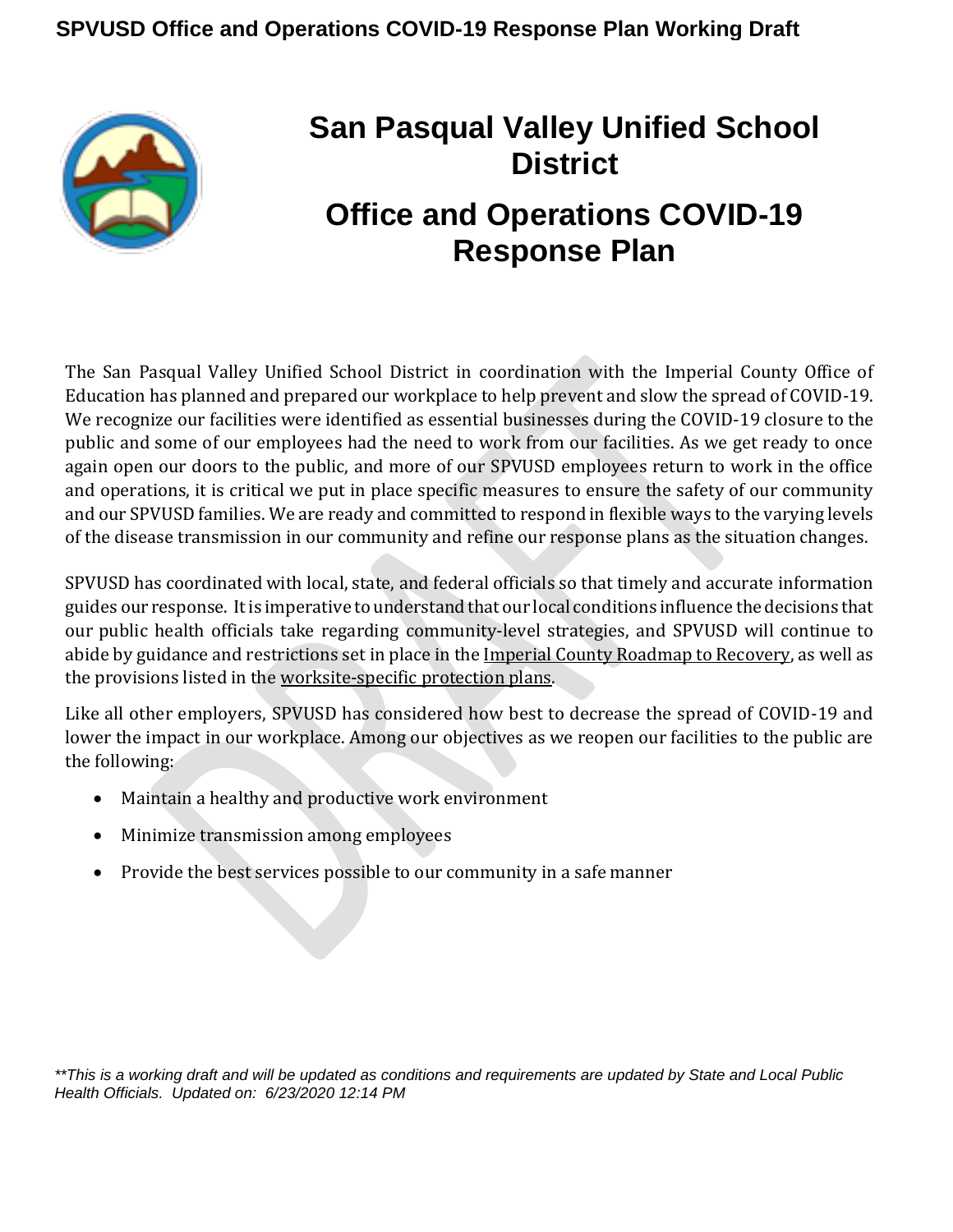#### **Maintaining a Healthy and Productive Work Environment**

Maintaining a healthy work environment is important. Therefore, the SPVUSD supports proper respiratory etiquette and hand hygiene for employees and members of our school community.

In our efforts to maintain a healthy and productive work environment, SPVUSD has undertaken the following measures:

- Provides training to all employees on how to limit the spread of COVID-19 and other viruses.
- Provides tissues and no-touch disposal receptacles.
- Ensures soap and water are available in all restrooms and areas where sinks are available.
- Ensures alcohol-based hand sanitizer that is at least 60% alcohol is available in every room, office and work area where washing hands is not an option. If hands are visibly dirty, soap and water should be chosen over hand sanitizer.
- Places posters that encourage [hand hygiene](https://www.cdc.gov/handwashing/materials.html) to [help stop the spread](https://www.cdc.gov/coronavirus/2019-ncov/communication/factsheets.html) at the workplace and in areas where they are likely to be seen.
- Discourages handshaking and encourages the use of other noncontact methods of greeting.
- Develops hand washing routines.

Additionally, SPVUSD performs routine cleaning and disinfection of workplace areas.

- Provides proper cleaning and disinfecting procedures training to employees responsible for the cleaning of facilities.
- Routinely cleans and disinfects all frequently touched surfaces in the workplace, such as workstations, keyboards, telephones, handrails, and doorknobs.
- Discourages workers from using other workers' phones, desks, offices, or other work tools and equipment, when possible. If necessary, they are encouraged to clean and disinfect them before and after use.
- Provides cleaning supplies so that commonly used surfaces (for example, doorknobs, keyboards, remote controls, desks, other work tools and equipment) can be wiped down by employees before each use.

SPVUSD has a plan to perform enhanced cleaning and disinfection after persons confirmed to have COVID-19 have been in the facility. If a sick employee is confirmed to have COVID-19, the Facilities and Operations Department will be contacted to coordinate the cleaning of the facility the employee was in.

The following is the protocol followed by SPVUSD:

- The employee or the supervisor of the impacted site/department will notify the Superintendent and Human Resources Director of the COVID-19 case in the site/department.
- The Superintendent, Human Resources Director and supervisor of the affected site/department will determine which areas to isolate from employees until they can be cleaned and disinfected.
- The Superintendent and/or Human Resources Director will notify Facilities and Operations Department of the need to clean and disinfect the affected area.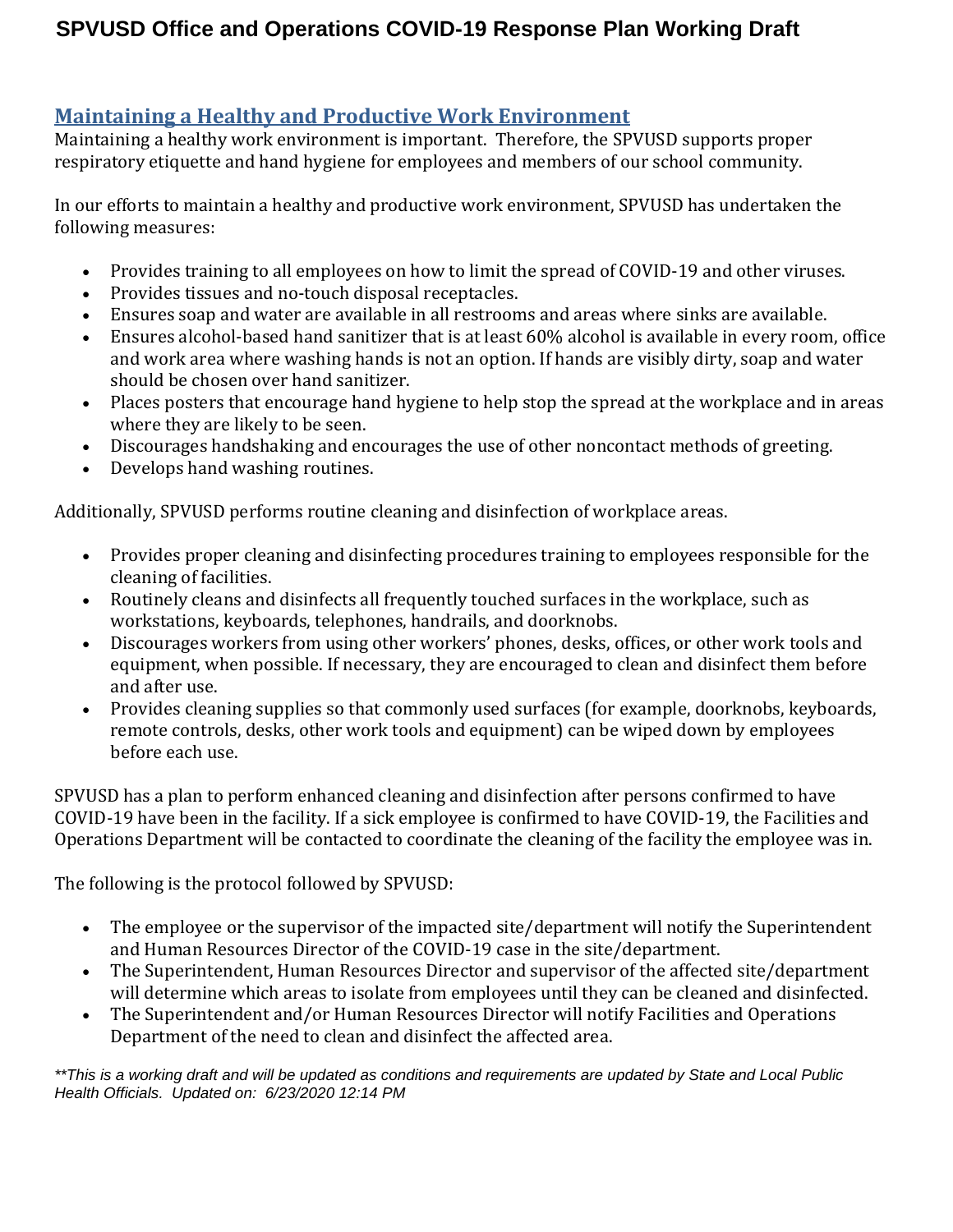- Based on the severity of the situation, Facilities and Operations and the Superintendent will determine if the cleaning and disinfecting will be performed by SPVUSD or if these services will be outsourced.
- Time and date for cleaning is confirmed with the department supervisor.
- Generally, cleaning occurs after hours when employees/public are not present.
- Date, time and circumstances will be provided to Superintendent, Human Resources and department supervisor.
- Once the affected areas have been cleaned and disinfected, Facilities and Operations will notify the Superintendent and Human Resources Director.
- Superintendent and Human Resources Director will notify the supervisor of the affected site/department when it is safe to return to the affected area.

#### **Minimize Transmission Among Employees**

All employees are to conduct a health screening prior to coming to work each day. (See Appendix A for the Daily Self Checklist.) To minimize transmission, SPVUSD actively encourages sick employees to stay home.

Employees who have [symptoms](https://www.cdc.gov/coronavirus/2019-ncov/about/symptoms.html) (i.e., fever, cough, shortness of breath or difficulty breathing, chills, repeated shaking with chills, muscle pain, headache, sore throat, new loss of smell or taste) shall notify their supervisor and stay home.

Sick employees are asked to follow [CDC-recommended steps-](https://www.cdc.gov/coronavirus/2019-ncov/if-you-are-sick/steps-when-sick.html) Employees should not return to work until the criteria to discontinue home quarantine are met, in consultation with healthcare provider and Human Resources.

Employees who are well but who have a sick family member at home with COVID-19 should notify their supervisor and follow [CDC-recommended precautions.](https://www.cdc.gov/coronavirus/2019-ncov/hcp/guidance-prevent-spread.html#precautions)

If an employee stays home because of any of the above-mentioned reasons, that employee shall contact Human Resources to receive eligibility information regarding a paid or partially paid leave of absence in accordance with the Families First Coronavirus Response Act (FFCRA).

SPVUSD has also identified where and how employees may be exposed to COVID-19 at work:

- [OSHA](https://www.osha.gov/SLTC/covid-19/) guidance, including the [guidance for employers, i](https://www.osha.gov/Publications/OSHA3990.pdf)s used to protect workers from potential exposures.
- SPVUSD is aware that some employees may be at [higher risk for serious illness,](https://www.cdc.gov/coronavirus/2019-ncov/need-extra-precautions/people-at-higher-risk.html) such as older [adults](https://www.cdc.gov/coronavirus/2019-ncov/need-extra-precautions/older-adults.html) and those with chronic medical conditions. For such reason, we will take steps to minimize face-to- face contact between these employees, we have assigned work tasks that allow them to maintain a distance of six feet from other workers, as well as customers and visitors, and to telecommute whenever possible.

SPVUSD has also established [COVID-19 related protocols for Supervisors](#page-10-0) (specific protocol outlined in the Exposure or Possible Exposure Protocol section)**.** The protocols apply to all employees who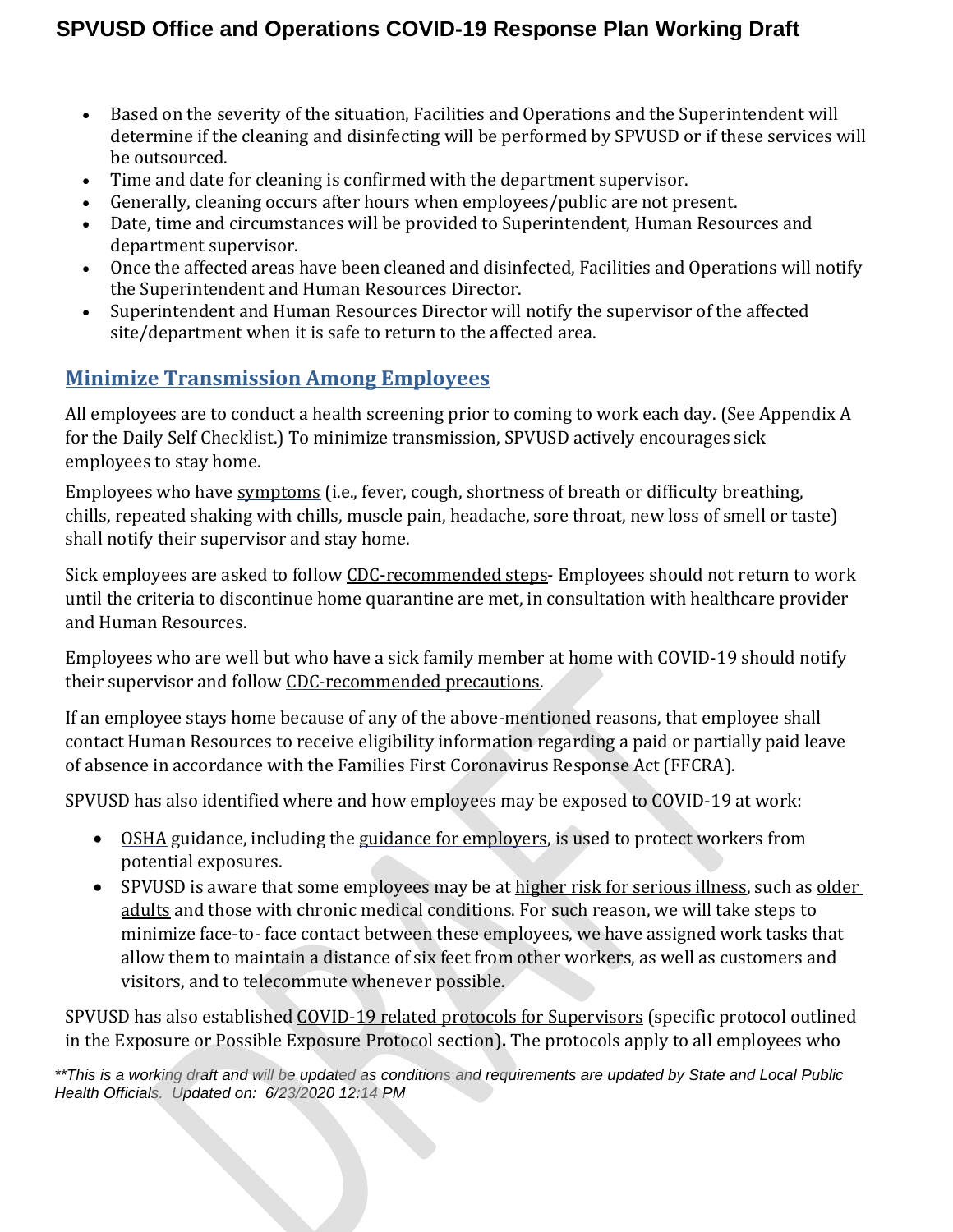are working in the office or are telecommuting. Established procedures have been established for the following scenarios:

- Employee tests positive for COVID-19
- Employee displays COVID-19 symptoms
- Employee is potentially exposed a family/household member or co-worker who has tested positive, but the employee tests negative and/or displays nosymptoms.

Employees play an important role in helping to reduce the spread of COVID-19 at the workplace and in our community. They are reminded of the following:

- Employees can [take steps to protect themselves](https://www.cdc.gov/coronavirus/2019-ncov/prevent-getting-sick/prevention.html) at work and at home. It is known that older people and people with serious chronic medical conditions are at [higher risk for](https://www.cdc.gov/coronavirus/2019-ncov/need-extra-precautions/people-at-higher-risk.html) [complications.](https://www.cdc.gov/coronavirus/2019-ncov/need-extra-precautions/people-at-higher-risk.html)
- Follow the leave-related policies and procedures of SPVUSD.
- Stay home if you are sick, except to get medical care.
- Inform your supervisor if you have a sick family member at home with COVID-19.
- Wash your hands often with soap and water for at least 20 seconds. Use hand sanitizer with at least 60% alcohol if soap and water are not available.
- Avoid touching your eyes, nose, and mouth with unwashed hands.
- Cover your mouth and nose with a tissue when you cough or sneeze, or use the inside of your elbow. Throw used tissues in the trash and immediately wash hands with soap and water for at least 20 seconds. If soap and water are not available, use hand sanitizer containing at least 60% alcohol.
- Everybody cleans, everybody disinfects.
	- o Clean and disinfect frequently touched objects and surfaces such as workstations, keyboards, telephones, handrails, and doorknobs. Dirty surfaces can be cleaned with soap and water prior to disinfection. To disinfect, use products that meet [EPA's](https://www.epa.gov/pesticide-registration/list-n-disinfectants-use-against-sars-cov-2) [criteria for use against SARS-CoV-2,](https://www.epa.gov/pesticide-registration/list-n-disinfectants-use-against-sars-cov-2) the cause of COVID-19, and are appropriate for the surface.
	- o Avoid using other employees' phones, desks, offices, or other work tools and equipment, when possible. If necessary, clean and disinfect them before and after use.
	- o When using shared equipment (copy machines, printers, etc…) clean and disinfect before and after use.
- When you arrive at work, chose the entry/exit point closest to your workstation.
- As much as possible, stay in your work area and avoid other buildings.
- Follow orders from the public health department and practice physical distancing by avoiding large [gatherings](https://www.cdc.gov/coronavirus/2019-ncov/community/large-events/index.html) and maintaining distance (approximately 6 feet) from others when possible.
- Use [face coverings,](https://www.cdc.gov/coronavirus/2019-ncov/prevent-getting-sick/cloth-face-cover.html) remembering that maintaining 6-feet social distancing and all other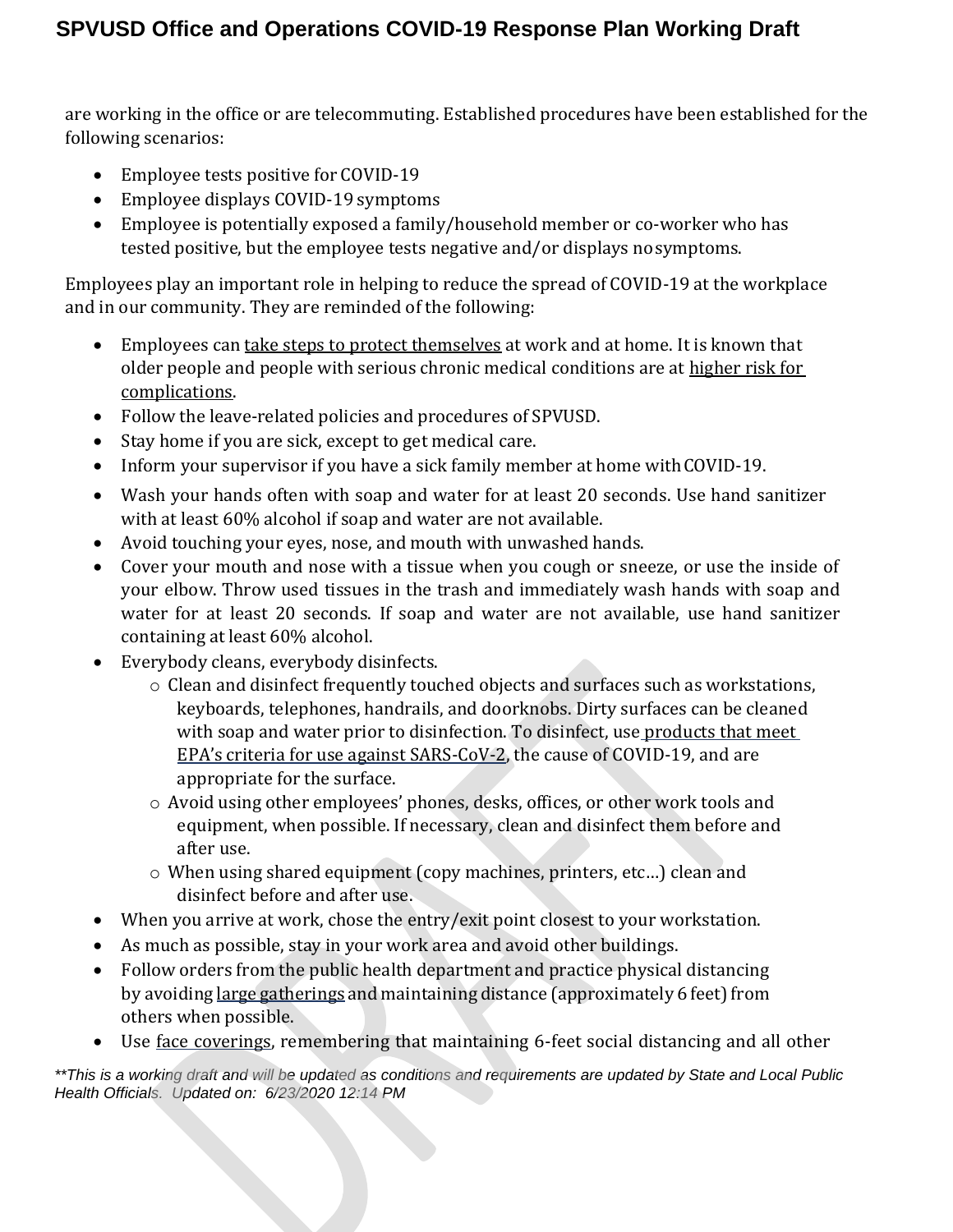prevention measures must continue to be practiced to slow the spread of thevirus.

#### **Provide the Best Service Possible to our Community in a Safe Manner**

SPVUSD understands the critical role we play in our community with the services we provide to the public and to our partner districts. ICOE's leadership team is continually collaborating to ensure we meet the needs of our employees as we provide the best services possible given our current limitations.

In an effort to support our safe practices, SPVUSD has done the following:

- Implemented flexible sick leave and supportive policies and practices. Contact the HR department for more details.
- Ensured that sick leave policies are flexible and consistent with public health guidance and that employees are aware of and understand these policies.
- Maintained policies that permit employees to stay home to care for a sick family member or take care of children due to school and childcare closures according to association agreements and the current federal and state leaves related to the COVID19 Pandemic.
- Reviewed Human Resources policies to ensure policies and practices are consistent with public health recommendations and are consistent with existing state and federal workplace laws (i.e., [Department](http://www.dol.gov/) [of Labor](http://www.dol.gov/) and the [Equal Employment Opportunity](http://www.eeoc.gov/) Commission).
- Ensured employee assistance program (EAP) resources and community resources are made available as needed.
- [The Holman](https://drive.google.com/file/d/1t_Q5fik-MPbbxQYglP2uZS2kvO3ocIcy/view) Group

#### **Exposure or Possible Exposure Protocols for Employees**

To ensure continuity of operations of essential functions, the Centers for Disease Control and Prevention (CDC) advised critical infrastructure workers may be permitted to continue work following [potential](https://www.cdc.gov/coronavirus/2019-ncov/community/critical-workers/implementing-safety-practices.html) [exposure](https://www.cdc.gov/coronavirus/2019-ncov/community/critical-workers/implementing-safety-practices.html) to COVID-19, provided they remain asymptomatic and additional precautions are implemented to protect them and the community. A potential exposure means being in a household with or having close contact (within 6 feet) of an individual with confirmed or suspected COVID-19 as indicated by a medical provider. The timeframe for having contact with an individual includes 48 hours before the individual became symptomatic.

SPVUSD has determined our organization is flexible enough to accommodate additional precautions. In the event of an actual or suspected exposure, employees will notify their immediate supervisor as soon as practicable and stay home until further notice. The affected department will coordinate with Human Resources and Superintendent to coordinate the appropriate response.

SPVUSD Supervisors shall ensure employees working at a SPVUSD facility where contact is likely with other employees or members of the public adhere to the following practices prior to and during their work shift if working onsite: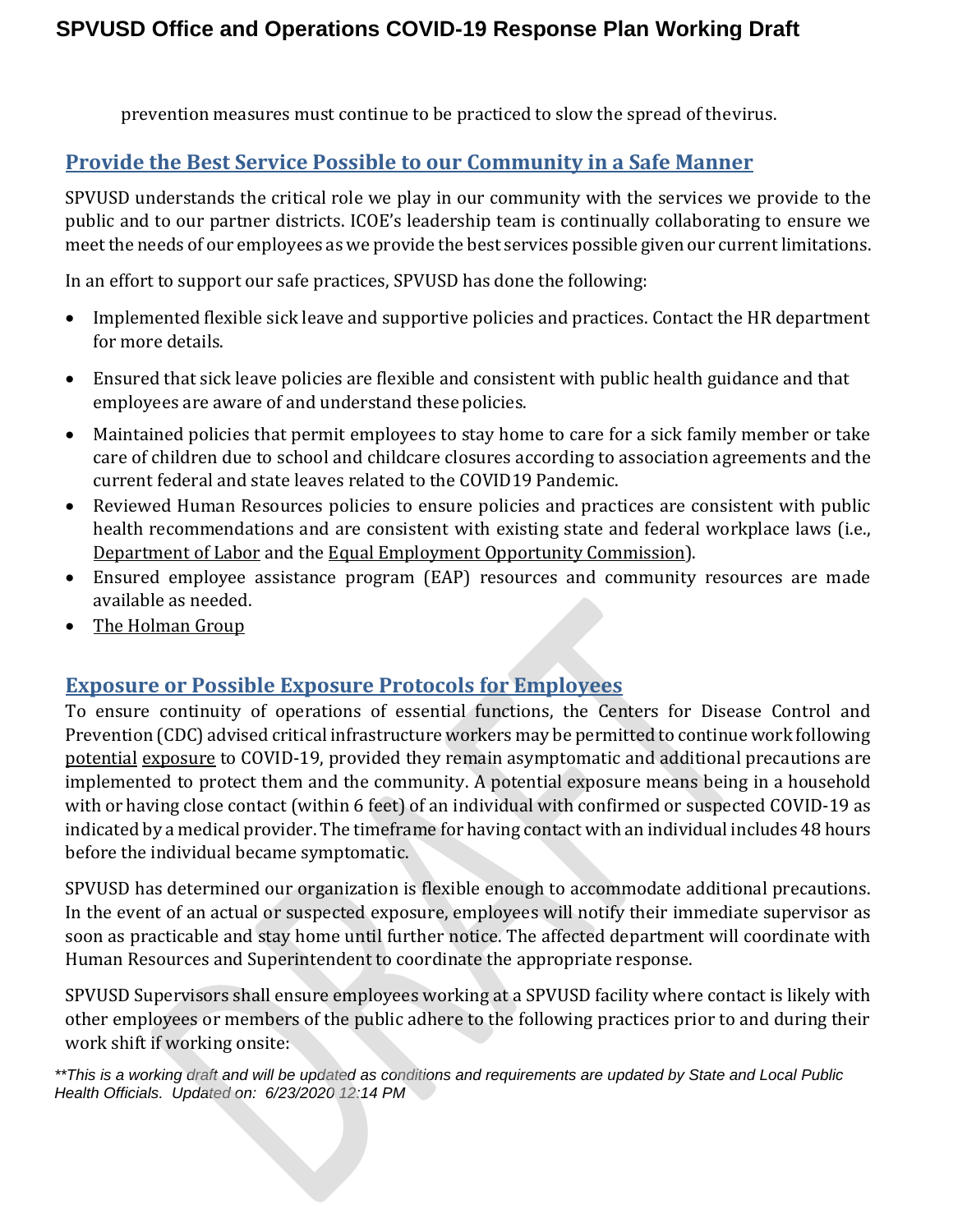- **Pre-Screen:** Ensure employees have completed their Daily Self Check for symptoms prior to them starting work.
- **Regular Monitoring:** Employees should self-monitor for symptoms throughout the day. If any doubt arises, employees are to contact their supervisor for an additional temperature check and symptom screening.
- **Wear a Face Covering:** The employee should wear a face covering at all times while in the workplace where physical distancing is not possible. The district will supply five (5) cloth face coverings. Employees can wear their own or use disposable face covering.
- **Physical Distance:** Employees should maintain 6 feet of physical distance from co-workers and any visitors in the workplace whenever possible.
- **Disinfect and Clean Work Spaces:** All areas such as offices, bathrooms, common areas, shared electronic equipment are cleaned and disinfected routinely.
- **Testing:** Employees who have been exposed, but are asymptomatic may be encouraged to be [tested](https://lhi.care/covidtesting) [for COVID-19](https://lhi.care/covidtesting) at their own expense/using own health insurance/free testing site.

If an employee becomes sick during the day, he/she will be [sent home immediately.](https://www.cdc.gov/coronavirus/2019-ncov/if-you-are-sick/caring-for-yourself-at-home.html) If the illness is suspected to be COVID-19, surfaces in their workspace will be cleaned and [disinfected.](https://www.cdc.gov/coronavirus/2019-ncov/prepare/disinfecting-building-facility.html) The area supervisor will coordinate with Human Resources to compile information on persons who had contact with the ill employee during the time the employee had symptoms and 48 hours prior to symptoms will be compiled. Others at the facility with close contact within 6 feet of the employee during this time will be considered exposed. The Human Resources Department will collaborate with the supervisor to coordinate contact tracing and our organizational response.

## **SPVUSD is Constantly Assessing its Essential Functions.**

- We are prepared to change business practices, as needed, to maintain critical operations (e.g., identify alternative suppliers, prioritize existing services, or temporarily suspend some of the operations if needed).
- We will continue to identify alternate supply chains for critical goods and services. Some goods and services may be in higher demand or unavailable.
- We will engage in conversations with partners about local response plans and share best practices with other others in our community, both in the public and private sector, to improve community response efforts.

## **SPVUSD is Continually Monitoring Employee Attendance**

SPVUSD leadership has ongoing conversations about how we will operate if absenteeism spikes from increases in sick employees, those who stay home to care for sick family members, and those who must stay home to watch their children if dismissed from childcare or school.

#### SPVUSD commits to the following: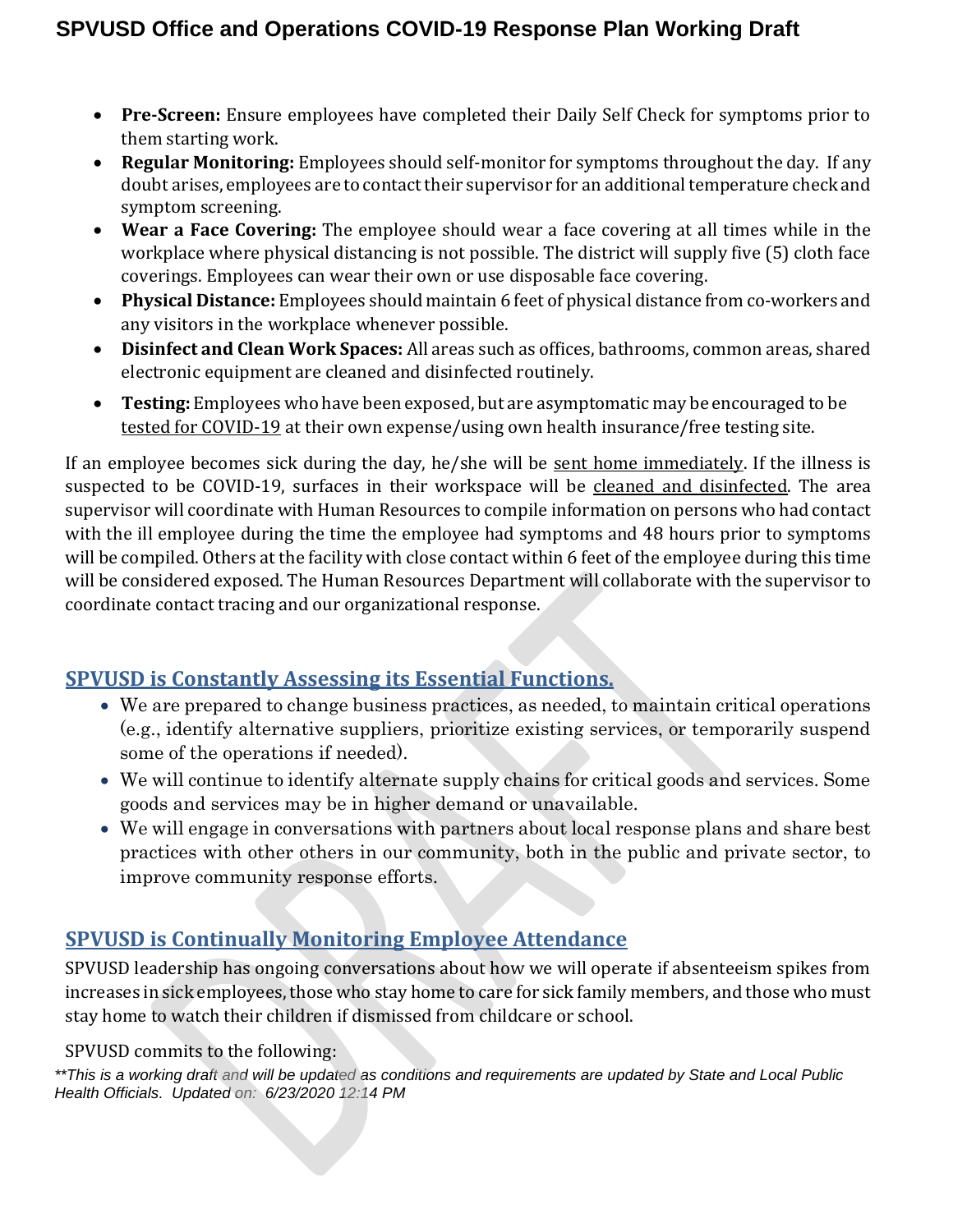- We will monitor and respond to absenteeism at the workplace.
- We will implement plans to continue the essential business functions in case we experience higher than usual absenteeism.
- We are prepared to institute flexible workplace and leave policies.
- We will continue to cross-train employees to perform essential functions so the workplace can operate even if key employees are absent.

**SPVUSD** has established practices for physical distancing. Physical distancing has been and will continue to be implemented as recommended by local, state and/or federal authorities. Physical distancing means avoiding [large gatherings](https://www.cdc.gov/coronavirus/2019-ncov/community/large-events/index.html) and maintaining distance (approximately 6 feet) from others when possible. The strategies used at SPVUSD include, but are not limited to the following:

- Flexible worksites (e.g., telecommute);
- Flexible work hours (e.g., staggered shifts);
- <span id="page-6-0"></span>Increased physical space between employees at theworksite;
- Increased physical space between employees and customers; including glass partitions
- Increased messages with sign and floor markings
- Flexible meetings and travel options (e.g., postponed non-essential meetings or events);
- Downsized operations; and
- Delivered services remotely (e.g. phone, video, or web).

Since SPVUSD has more than one facility, SPVUSD supervisors, in collaboration with the Superintendent, have the authority to take appropriate actions based on services that each department provides.

## **SPVUSD Outside Visitor Policies Limit Exposure to Staff**

- 1. Campus access will be limited for parents and/or visitors. All campus gates will be closed once school begins each morning except the parking lot entrances. Anyone entering campus after the bell beginning school will be required to report to the site office.
- 2. Only visitors/parents who are attending an IEP, SST, Parent Conference, or special event will be allowed on campus or in the office.
- 3. All visitors/parents are required to wear a face covering at all times.
- 4. All visitors/parents are required to report to the site office to have their temperatures taken. Any parent and/or other visitors exhibiting signs of illness or a temperature higher than 100.3 degrees will be denied access to campus.
- 5. If a parent is picking up and/or dropping off a child, the parent/guardian must call the office and the office staff will come out and pick up the child and/or deliver the child to the parent/guardian.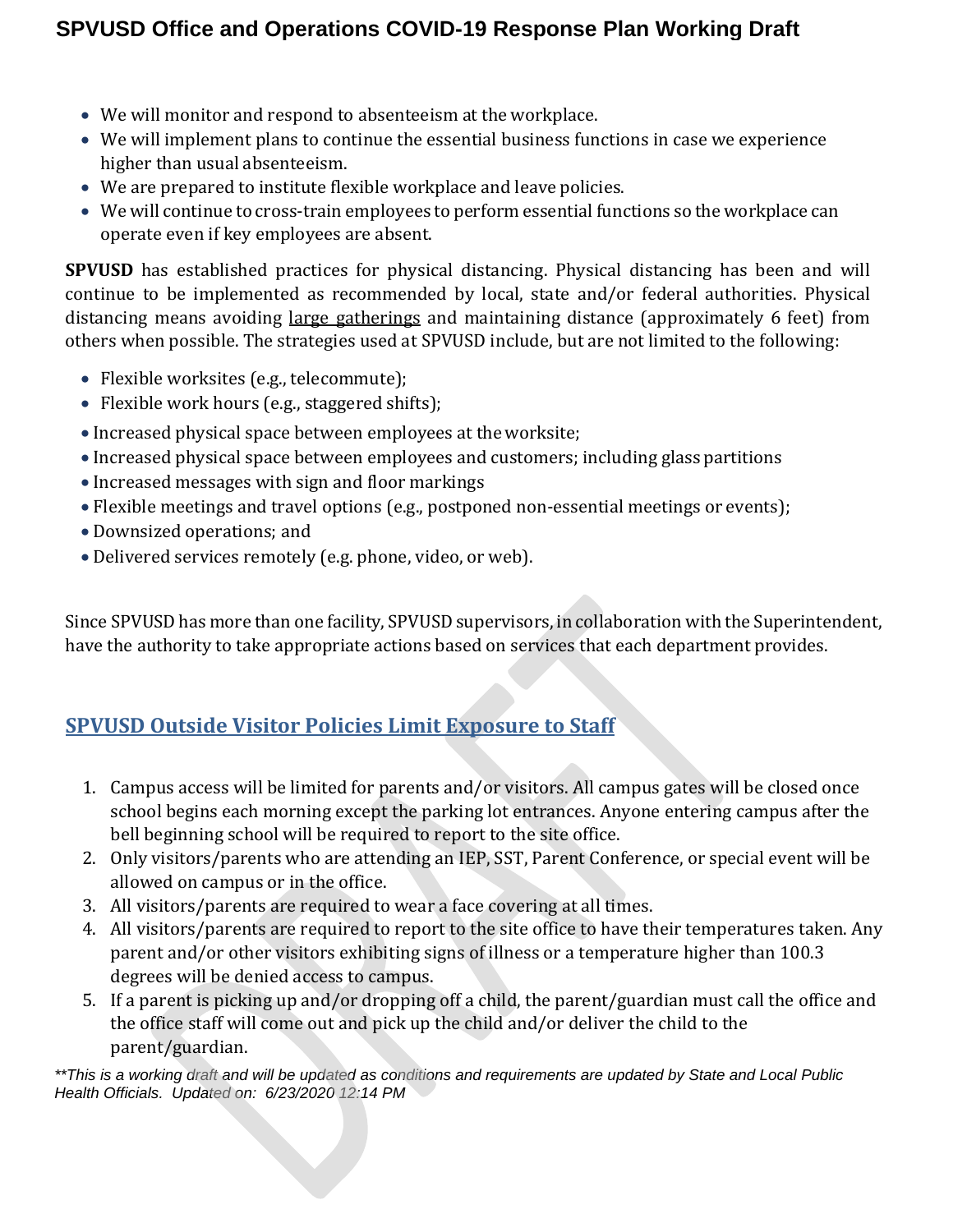- 6. For assistance at the Elementary/Preschool dial extension 2100, Middle School/CDS dial extension 2494, High School/Bill Manes dial extension 2200.
- 7. Due to safety concerns related to COVID-19, parents will not be allowed to bring food to their students during the school day.
- 8. All current visitor policies are still in effect. (Please see site Parent/Student Handbook for visitor policies or call the site office)
- 9. All deliveries will occur at the District Office or Cafeteria (Sysco and Bonsuisse). Any delivery personnel entering the main office must wear personnel protective equipment.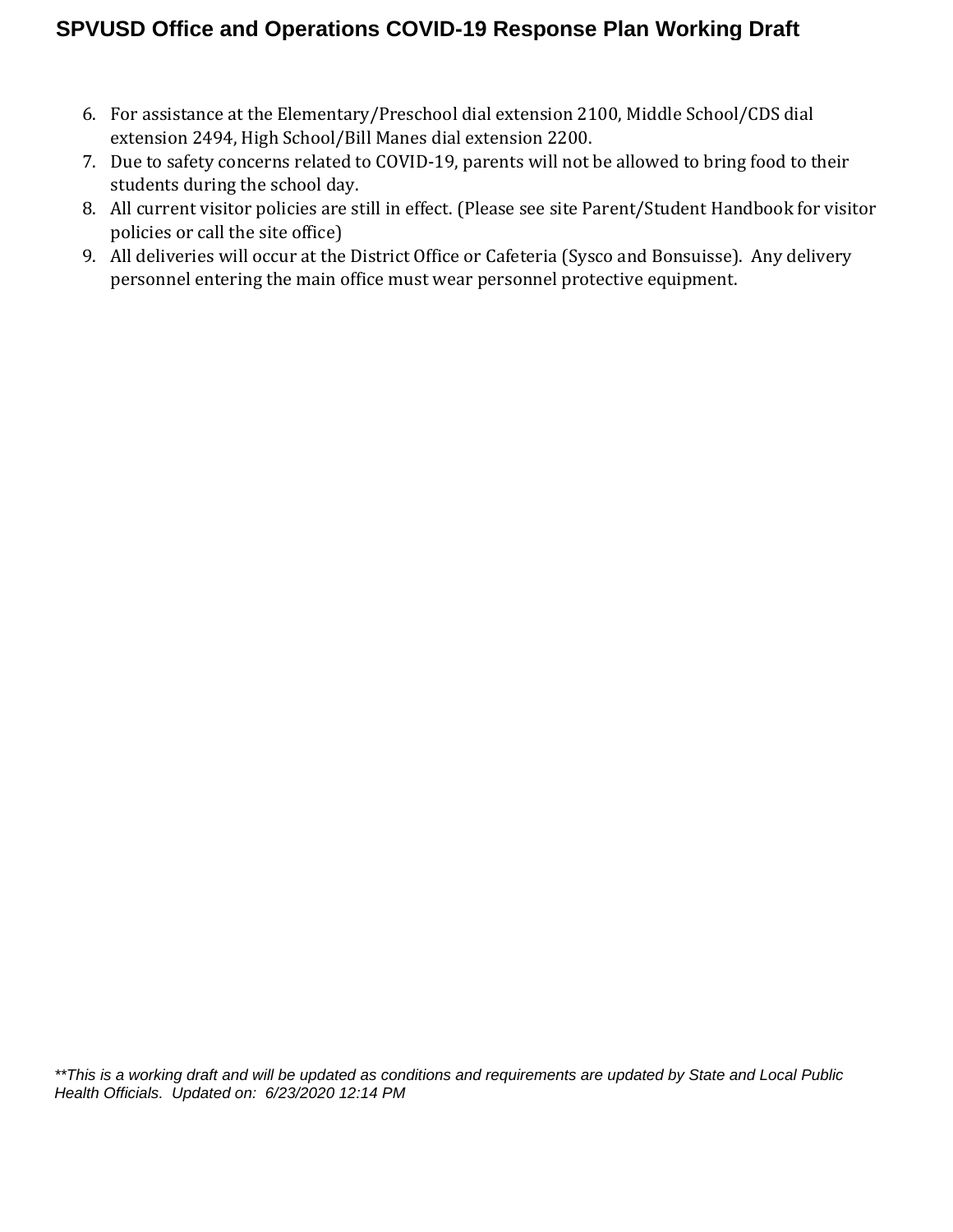## **APPENDIX A**

## **COVID-19 Daily Self Checklist**

Review this COVID-19 Daily Self Checklist **each day before going to work.** Consider your personal health and if you have any chronic symptoms or are these NEW symptoms.

If you answer YES to any of the questions below, STAY HOME and follow the steps below:

- Step 1: Enter the absence in Frontline
- Step 2: Contact your supervisor
- Step 3: Contact your Healthcare provider

If you start to feel sick during your work day, follow steps 1 and 2 above.

**Do you have a fever (temperature over 100.3°F) without having taken any fever reducing medications?**

- **⃞** YES
- **⃞** NO

| <b>Loss of Smell or Taste?</b><br>$\square$ YES<br>$\Box$ NO | <b>Muscle Aches?</b><br>$\Box$ YES<br>$\Box$ NO | Sore Throat?<br>D YES<br>$\Box$ NO | Cough?<br>□ YES<br>$\Box$ NO |
|--------------------------------------------------------------|-------------------------------------------------|------------------------------------|------------------------------|
| <b>Shortness of Breath?</b>                                  | Chills?                                         | Headache?                          |                              |
| $\square$ YES                                                | D YES                                           | D YES                              |                              |
| $\Box$ NO                                                    | $\Box$ NO                                       | $\Box$ NO                          |                              |
|                                                              | .                                               |                                    | .                            |

**Have you experienced any gastrointestinal symptoms such as nausea/vomiting, diarrhea, loss of appetite?**

**⃞** YES **⃞** NO

**Have you, or anyone you have been in close contact with, been diagnosed with COVID-19, or been placed on quarantine for possible contact with COVID-19?**

**⃞** YES **⃞** NO *If Yes, contact our Human Resources Office*

**Have you been asked to self-isolate or quarantine by a medical professional or a local public health official recently?**

**⃞** YES **⃞** NO *If Yes, contact our Human Resources Office*

The CDC has helpful information about the symptoms of the CoronaVirus. Click here <https://bit.ly/2ZB7K1X> or, scan QR Code with your camera phone.

Visit the Imperial County Public Health Department: [www.icphd.org](http://www.icphd.org/)

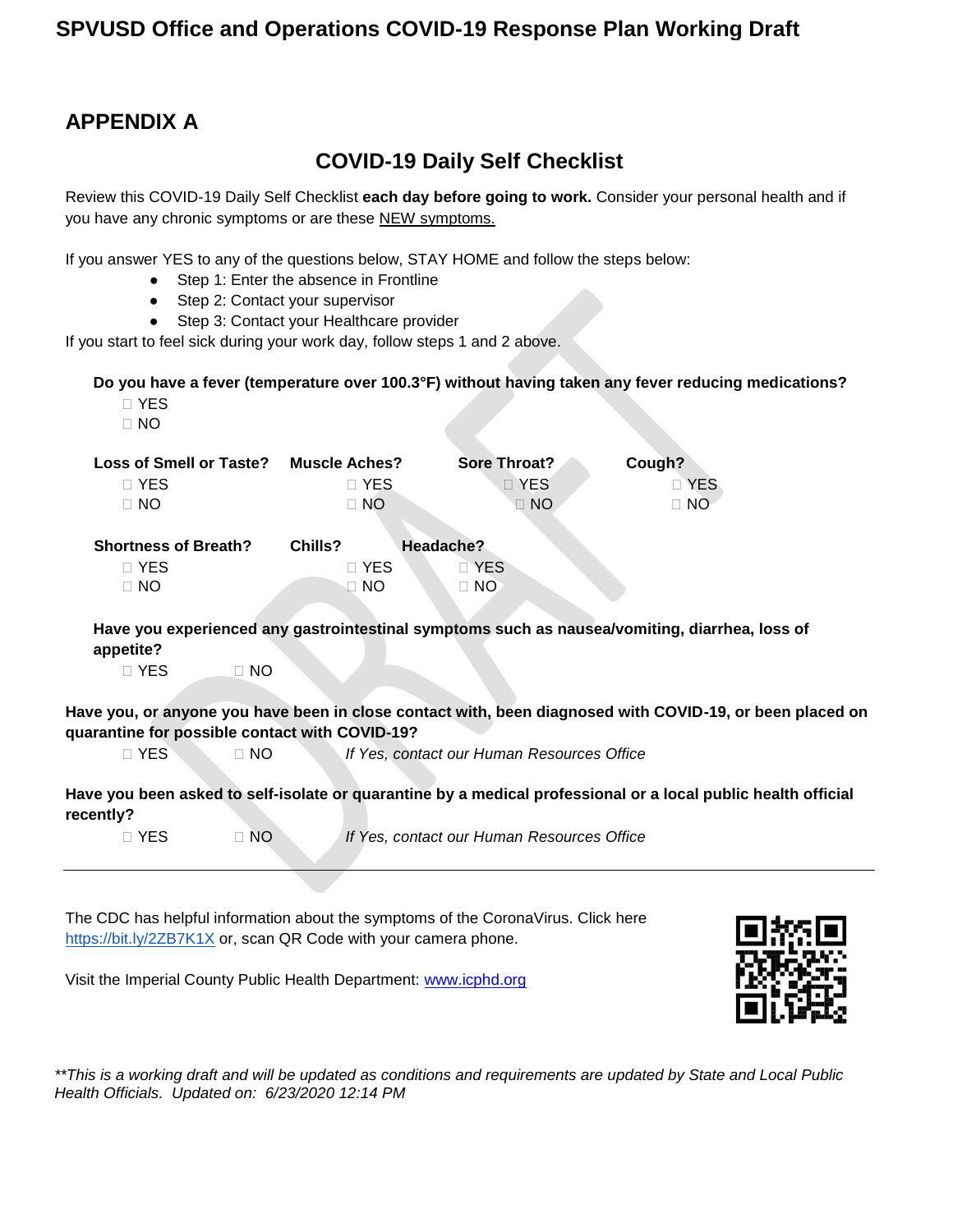#### **APPENDIX B**

#### SPVUSD COVID-19 Guidance - Protocol 1: If an employee tests positive for COVID-19



Rev. 6/20/20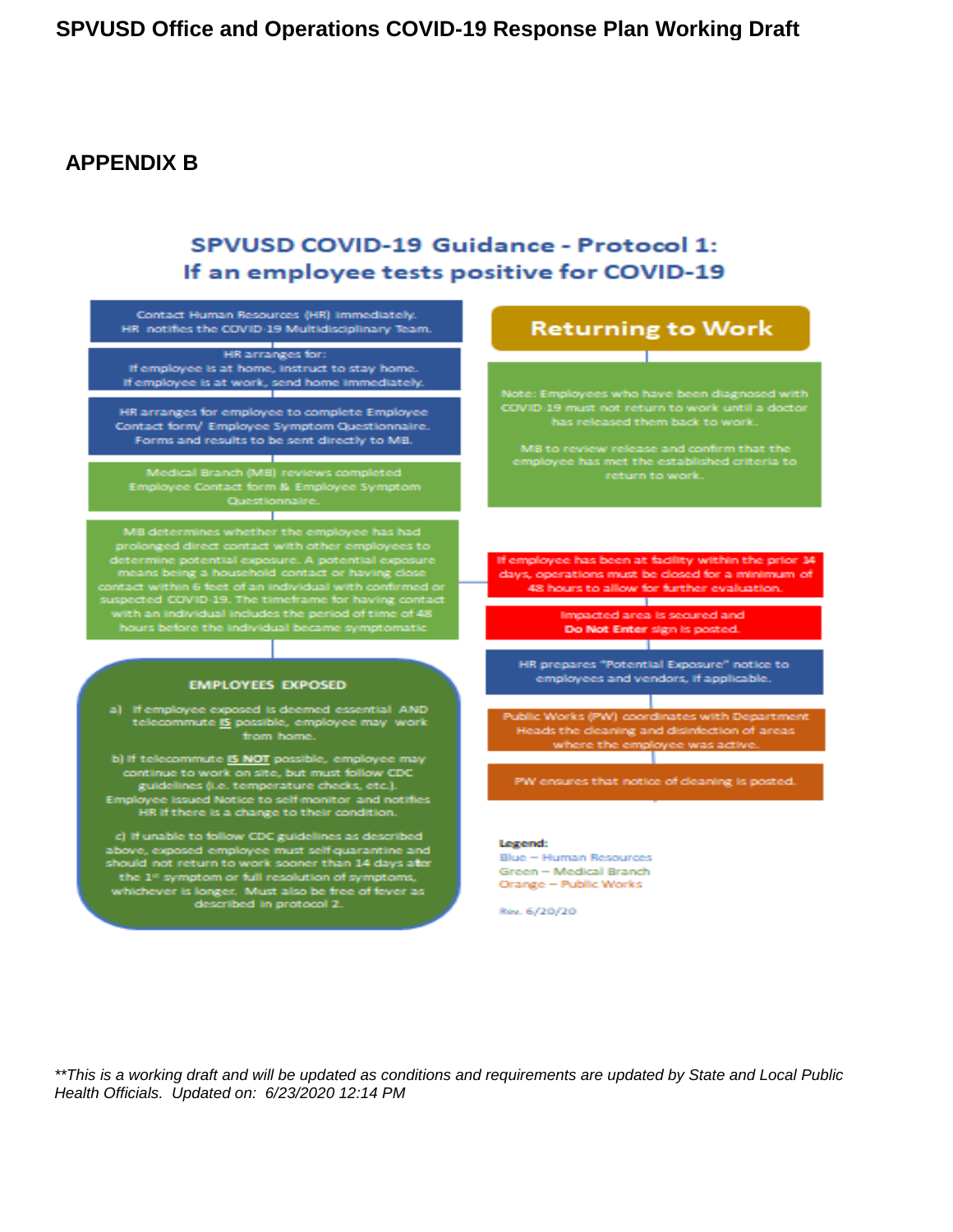#### <span id="page-10-0"></span>**APPENDIX C**

**SPVUSD COVID-19 Guidance: Protocol 2** If an employee displays symptoms of COVID-19 (fever OR cough, sore throat or difficulty breathing)

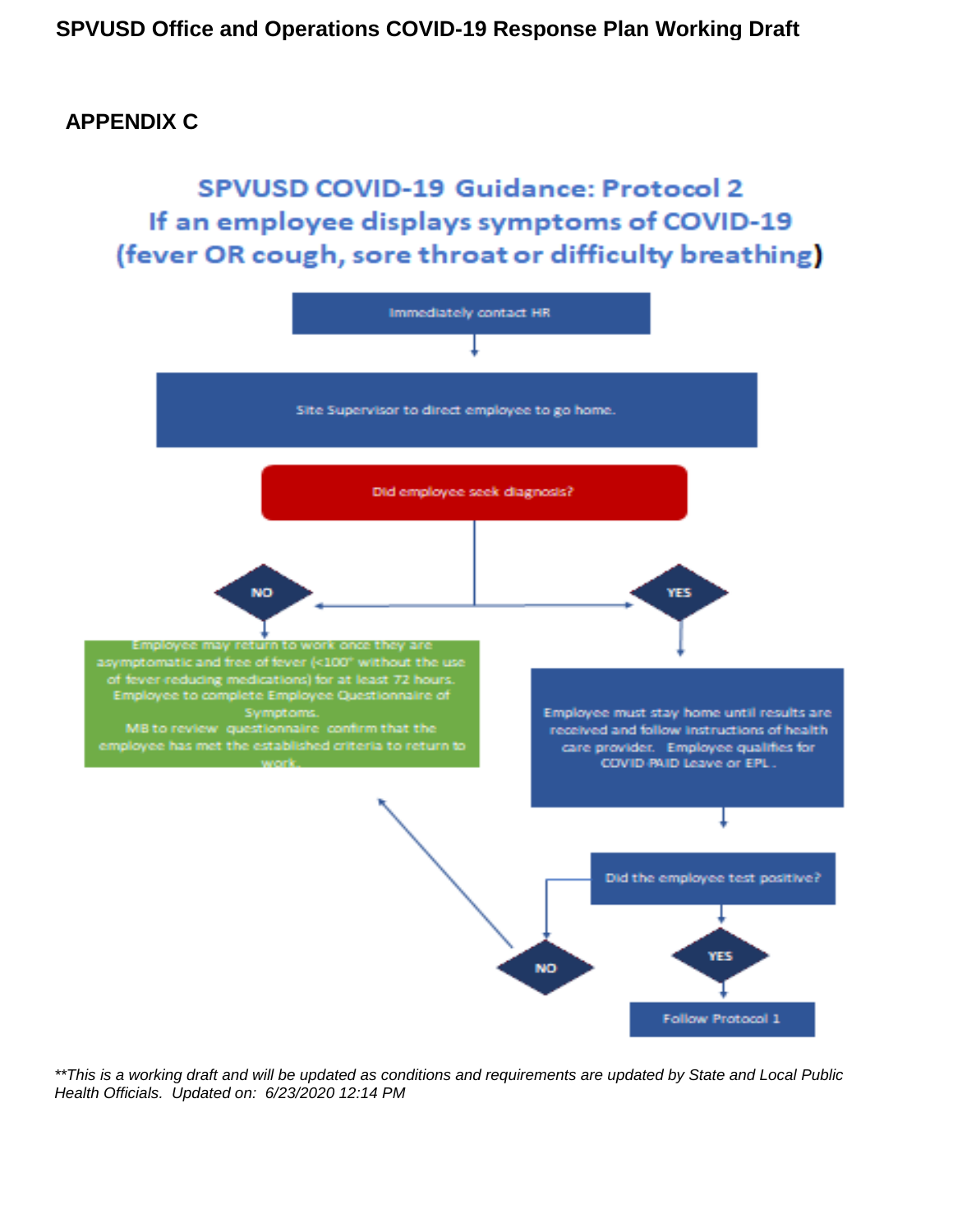#### **APPENDIX D**

**SPVUSD COVID 19 Guidance: Protocol 3** If an employee is exposed to a family or household member or co-worker who has tested POSITIVE, but the employee tests negative and/or displays no symptoms

Immediately contact Human Resources (HR)

a) If employee is deemed essential AND telecommute IS possible, employee may work from home.

b) If telecommute IS NOT possible, employee may continue to work on site, but must follow CDC guidelines (i.e. temperature checks, etc.). Employee issued Notice to self-monitor and notifies HR if there is a change to their condition.

c) If unable to follow CDC guidelines as described above, exposed employee must self-quarantine and should not return to work sooner than 14 days after the 1st symptom or full resolution of symptoms, whichever is longer. Must also be free of fever as described in protocol 2.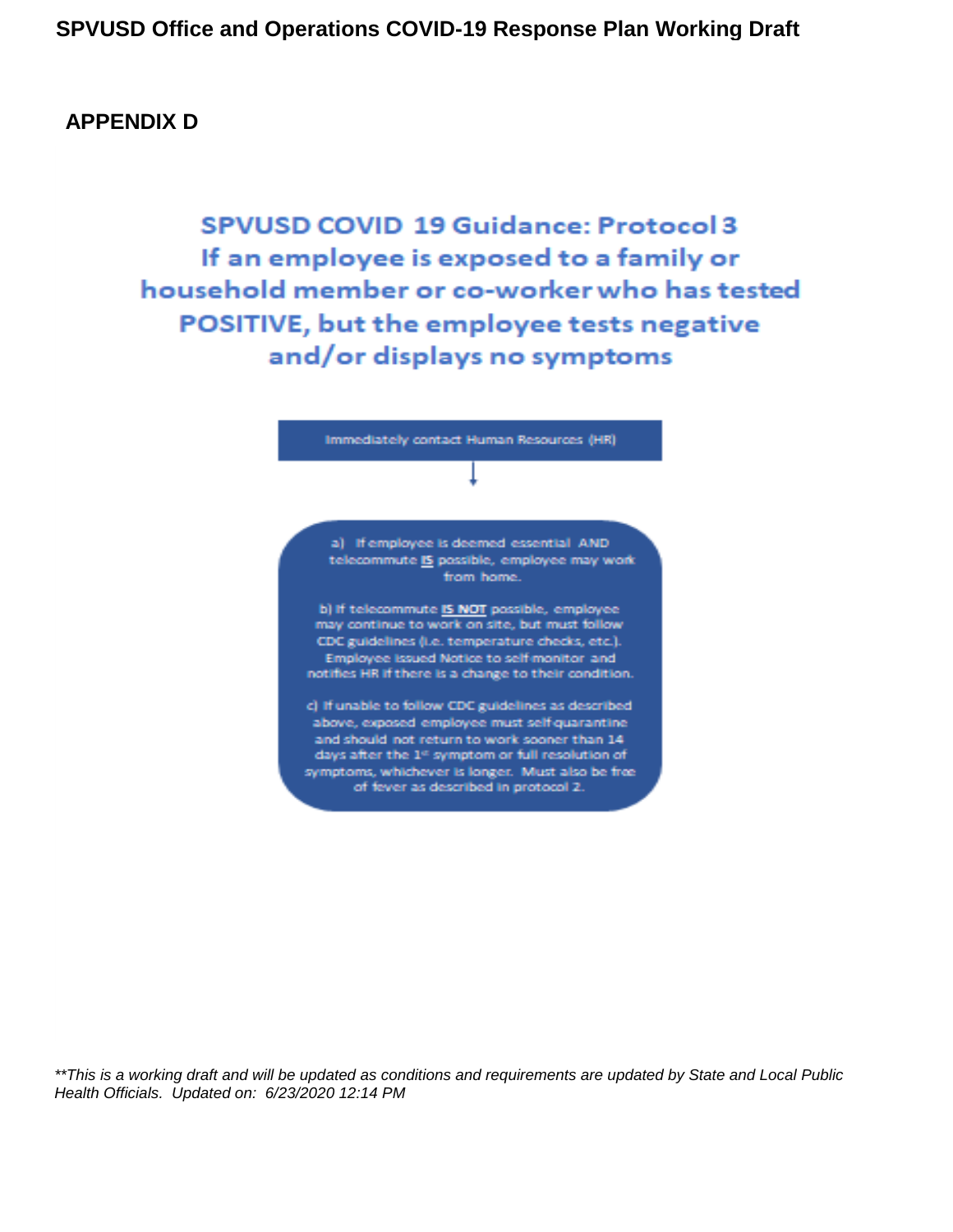#### **APPENDIX E**

SPVUSD COVID-19 Guidance: Protocol 4 If an employee is experiencing issues with child care due to the center or individual being closed due to COVID-19 related issues

Employee is to contact HR immediately